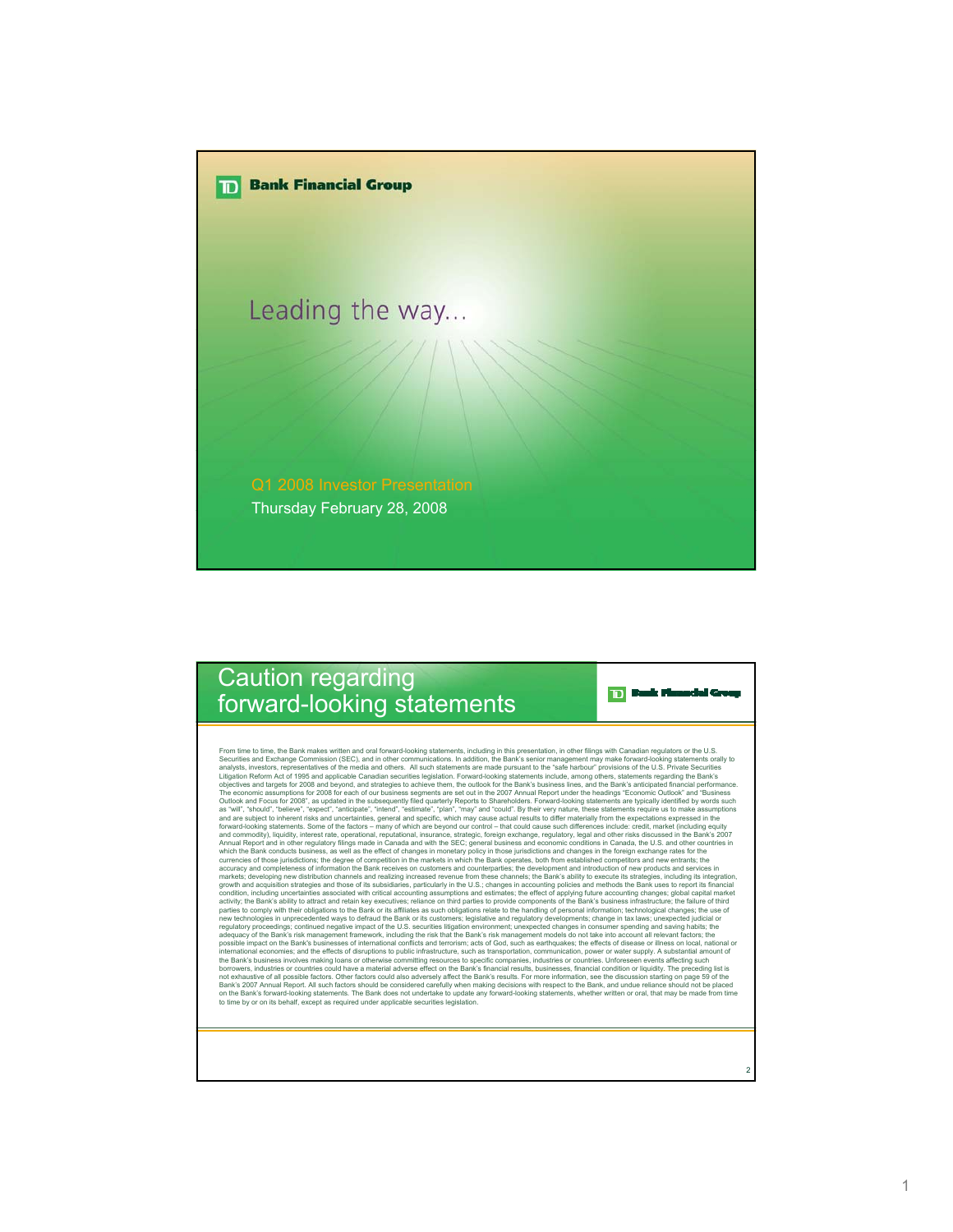

|                                                                                                                                                                                                                                                                                                                                                                                                                                                                                                                                                                                                                                                                                                                                                                                                                                                                                                                    | Q1 2008 Highlights                     |     |           |              |           |     |       |           |           |  |
|--------------------------------------------------------------------------------------------------------------------------------------------------------------------------------------------------------------------------------------------------------------------------------------------------------------------------------------------------------------------------------------------------------------------------------------------------------------------------------------------------------------------------------------------------------------------------------------------------------------------------------------------------------------------------------------------------------------------------------------------------------------------------------------------------------------------------------------------------------------------------------------------------------------------|----------------------------------------|-----|-----------|--------------|-----------|-----|-------|-----------|-----------|--|
| Net income \$MM (based on segment results, adjusted where applicable)                                                                                                                                                                                                                                                                                                                                                                                                                                                                                                                                                                                                                                                                                                                                                                                                                                              |                                        |     |           |              |           |     |       |           |           |  |
|                                                                                                                                                                                                                                                                                                                                                                                                                                                                                                                                                                                                                                                                                                                                                                                                                                                                                                                    |                                        |     | Q1/07     |              | Q4/07     |     | Q1/08 | QoQ       | YoY       |  |
|                                                                                                                                                                                                                                                                                                                                                                                                                                                                                                                                                                                                                                                                                                                                                                                                                                                                                                                    | <b>Canadian Retail</b>                 | \$  | 666       | S            | 691       | S   | 726   | 5%        | 9%        |  |
|                                                                                                                                                                                                                                                                                                                                                                                                                                                                                                                                                                                                                                                                                                                                                                                                                                                                                                                    | $U.S.$ Retail <sup>2</sup>             |     | 128       |              | 199       |     | 215   | 8%        | 68%       |  |
|                                                                                                                                                                                                                                                                                                                                                                                                                                                                                                                                                                                                                                                                                                                                                                                                                                                                                                                    | <b>Total Retail</b>                    |     | 794       |              | 890       |     | 941   | 6%        | 19%       |  |
|                                                                                                                                                                                                                                                                                                                                                                                                                                                                                                                                                                                                                                                                                                                                                                                                                                                                                                                    | <b>Wholesale</b>                       |     | 197       |              | 157       |     | 163   | 4%        | $-17%$    |  |
|                                                                                                                                                                                                                                                                                                                                                                                                                                                                                                                                                                                                                                                                                                                                                                                                                                                                                                                    | Corporate                              |     | 18        |              | (26)      |     | (44)  | <b>NM</b> | <b>NM</b> |  |
|                                                                                                                                                                                                                                                                                                                                                                                                                                                                                                                                                                                                                                                                                                                                                                                                                                                                                                                    | <b>Adjusted net income<sup>3</sup></b> | \$. | 1.009     | $\mathbb{S}$ | 1.021     | \$  | 1.060 | 4%        | 5%        |  |
|                                                                                                                                                                                                                                                                                                                                                                                                                                                                                                                                                                                                                                                                                                                                                                                                                                                                                                                    | <b>Reported EPS (diluted)</b>          | S   | 1.26      | \$           | 1.50      | \$. | 1.33  | $-11%$    | 6%        |  |
|                                                                                                                                                                                                                                                                                                                                                                                                                                                                                                                                                                                                                                                                                                                                                                                                                                                                                                                    | <b>Adjusted EPS (diluted)</b>          | \$. | 1.38      | \$           | 1.40      | \$  | 1.45  | 4%        | 5%        |  |
|                                                                                                                                                                                                                                                                                                                                                                                                                                                                                                                                                                                                                                                                                                                                                                                                                                                                                                                    | <b>Tier 1 capital (Basel II)</b>       |     | <b>NA</b> |              | <b>NA</b> |     | 10.9% | <b>NA</b> | <b>NA</b> |  |
|                                                                                                                                                                                                                                                                                                                                                                                                                                                                                                                                                                                                                                                                                                                                                                                                                                                                                                                    | Tier 1 capital (Basel I)               |     | 11.9%     |              | 10.3%     |     | 10.2% | $-0.1%$   | $-1.7%$   |  |
| Solid retail growth, challenging YoY comparison for wholesale<br>Explained in footnote 1 on slide 7.<br>1.<br>$\mathbf{2}$<br>Explained on footnote 1 on slide 18.                                                                                                                                                                                                                                                                                                                                                                                                                                                                                                                                                                                                                                                                                                                                                 |                                        |     |           |              |           |     |       |           |           |  |
| 3.<br>The Bank's financial results prepared in accordance with GAAP are referred to as "reported" results. The Bank also utilizes non-GAAP financial measures referred to as "adjusted"<br>results (i.e., reported results excluding "items of note", net of income taxes) to assess each of its businesses and measure overall Bank performance. Adjusted net income, adjusted<br>earnings per share (EPS) and related terms used in this presentation are not defined terms under GAAP and may not be comparable to similar terms used by other issuers. See "How<br>the Bank Reports" in the 1st Quarter 2008 Press Release and in the Q1 2008 MD&A (td.com/investor) for further explanation, a list of the items of note and a reconciliation of adjusted<br>4<br>earnings to reported basis (GAAP) results. Reported net income for Q1/07, Q4/07 and Q1/08 was \$921MM, \$1,094MM and \$970MM, respectively. |                                        |     |           |              |           |     |       |           |           |  |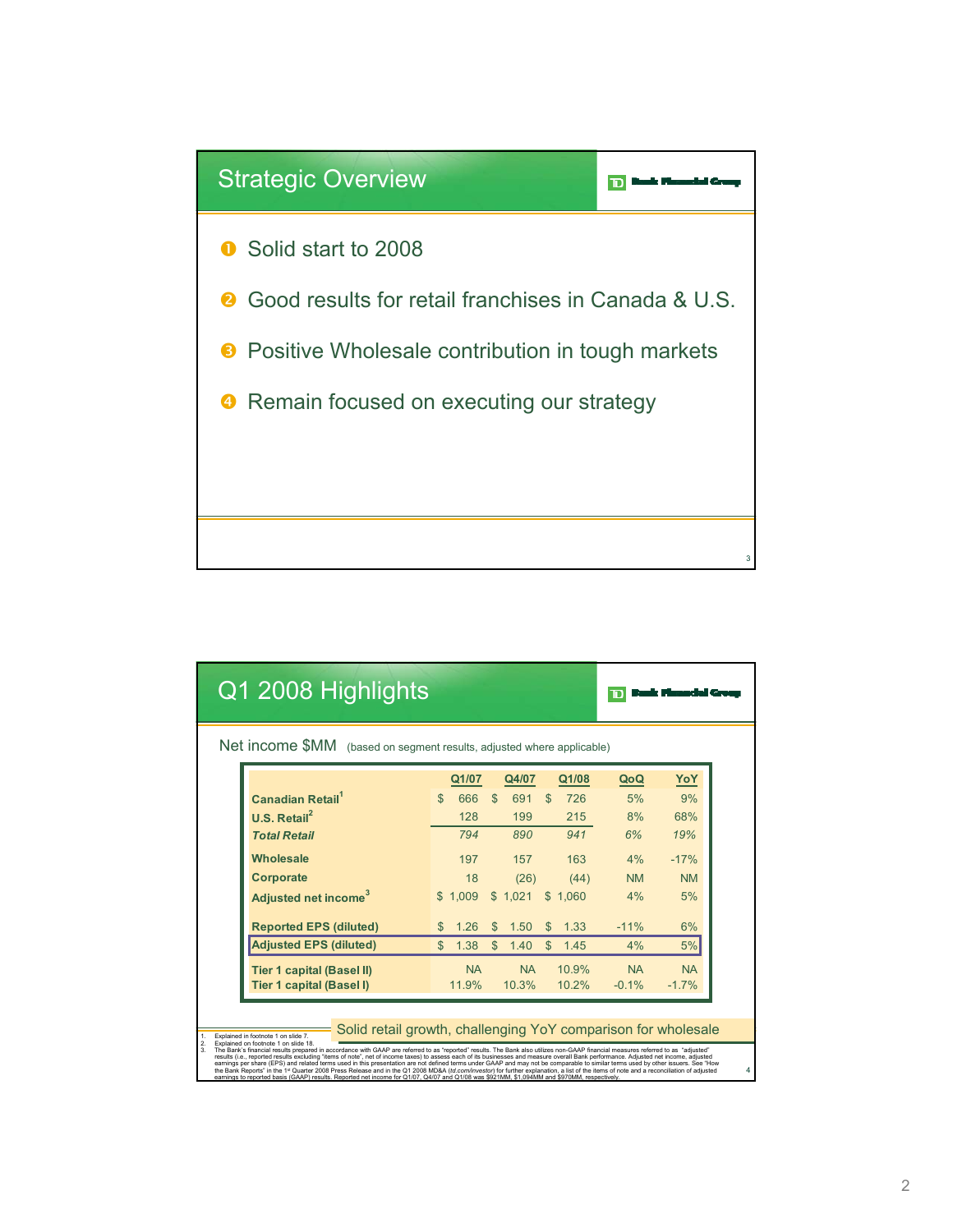|                                                                                               |                         | \$MM                     | <b>EPS</b> |
|-----------------------------------------------------------------------------------------------|-------------------------|--------------------------|------------|
| <b>Reported net income and EPS (diluted)</b>                                                  |                         | \$970                    | \$1.33     |
| Items of note                                                                                 | <b>Pre-Tax</b><br>(SMM) | <b>Post-Tax</b><br>(SMM) | <b>EPS</b> |
| Amortization of intangibles <sup>1</sup>                                                      | \$122                   | \$75                     | \$0.09     |
| <b>Change in fair value of Credit Default</b><br><b>Swaps hedging the corporate loan book</b> | \$(38)                  | \$(25)                   | \$(0.03)   |
| Other tax items (impact of lower tax rates)                                                   |                         | \$20                     | \$0.03     |
| <b>Provision for insurance claims</b>                                                         | \$30                    | \$20                     | \$0.03     |
| <b>Excluding above items of note</b>                                                          |                         |                          |            |
| <b>Adjusted net income and EPS (diluted)</b>                                                  |                         | \$1,060                  | \$1.45     |

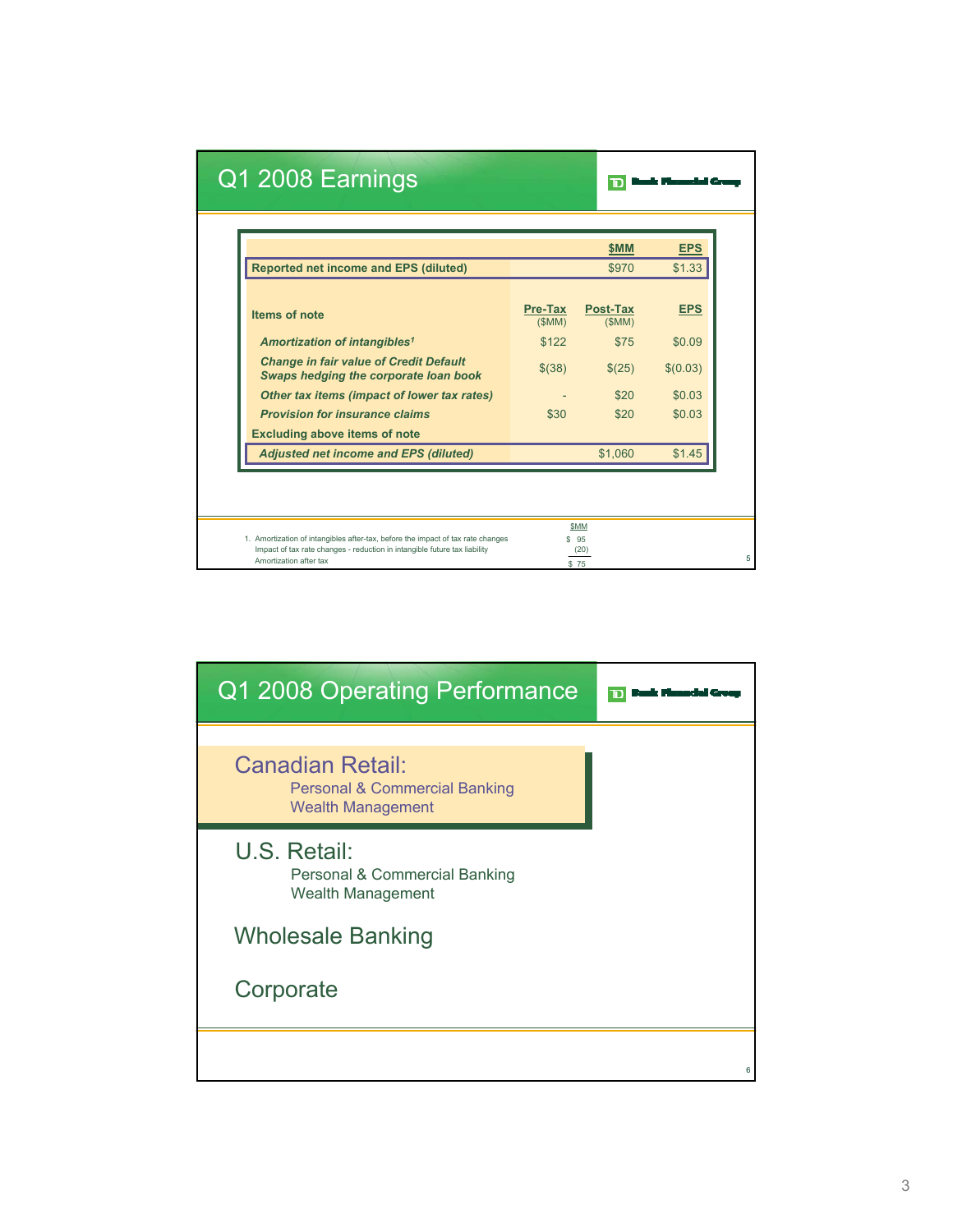| Canadian Retail <sup>1</sup> |              |       |                |       |               |       | TD    |                 |
|------------------------------|--------------|-------|----------------|-------|---------------|-------|-------|-----------------|
| P&L \$MM                     |              |       |                |       |               |       |       |                 |
|                              |              | Q1/07 |                | Q4/07 |               | Q1/08 | QoQ   | YoY             |
| <b>Revenue</b>               | $\mathbb{S}$ | 2,561 | $\mathsf{\$}$  | 2,733 | $\mathcal{S}$ | 2,717 | $-1%$ | 6%              |
| <b>PCL</b>                   |              | 138   |                | 176   |               | 172   | $-2%$ | 25%             |
| <b>Expenses</b>              |              | 1,423 |                | 1,513 |               | 1,475 | $-3%$ | 4%              |
| <b>Net Income</b>            | $\mathbb{S}$ | 666   | $\mathfrak{S}$ | 691   | $\mathbb{S}$  | 726   | 5%    | 9%              |
| <b>Efficiency ratio</b>      |              | 55.6% |                | 55.4% |               | 54.3% |       | $-1.1\% -1.3\%$ |

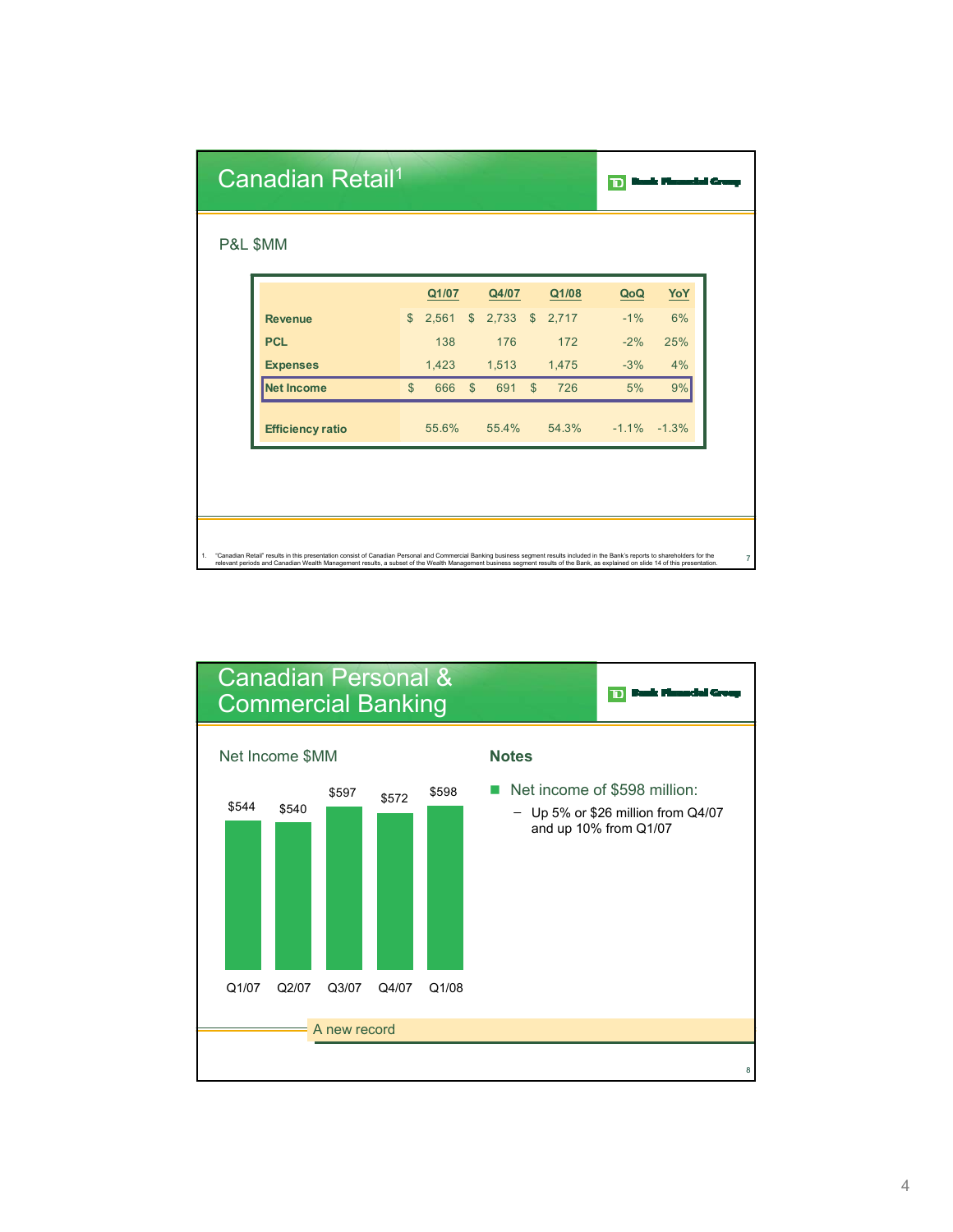

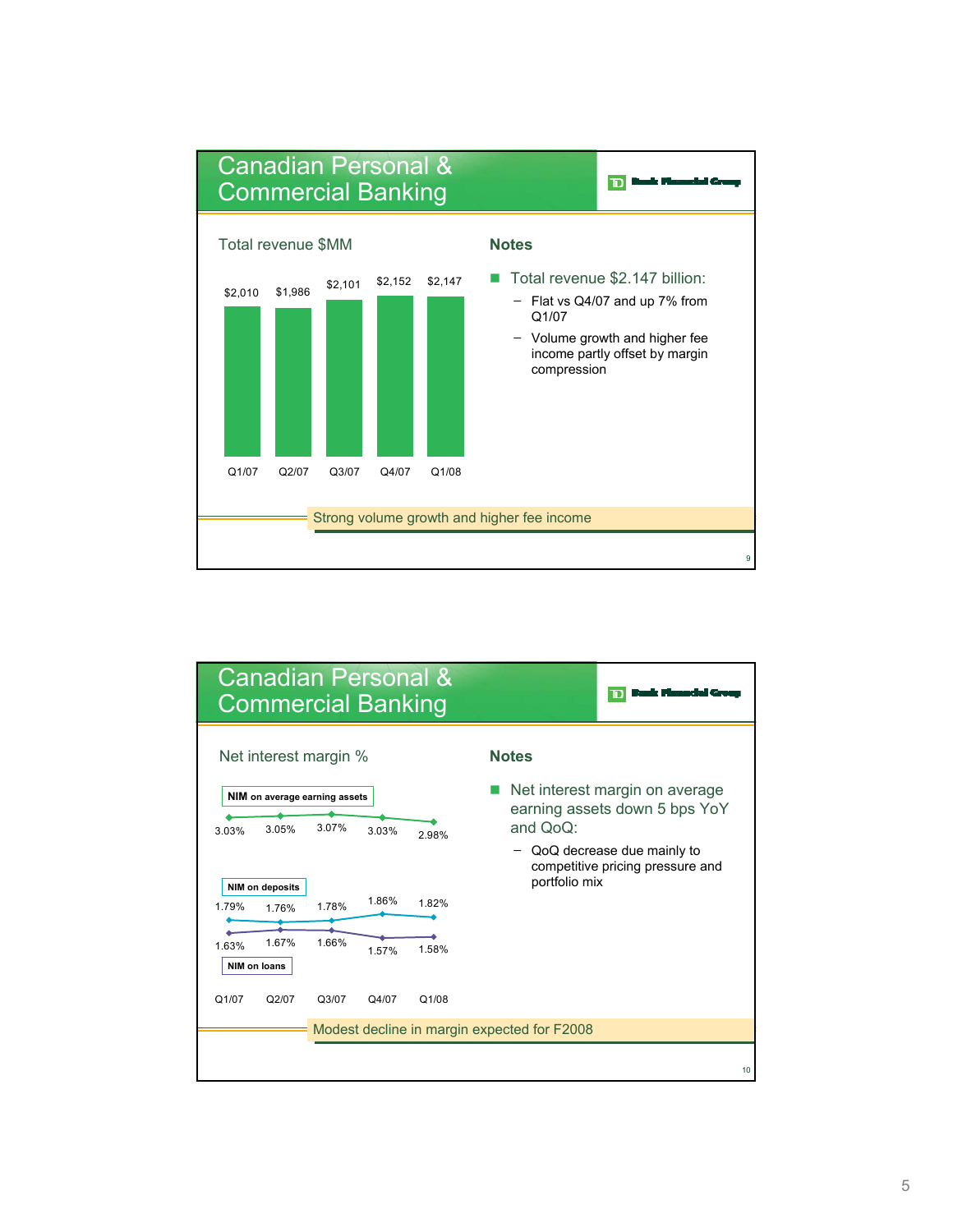

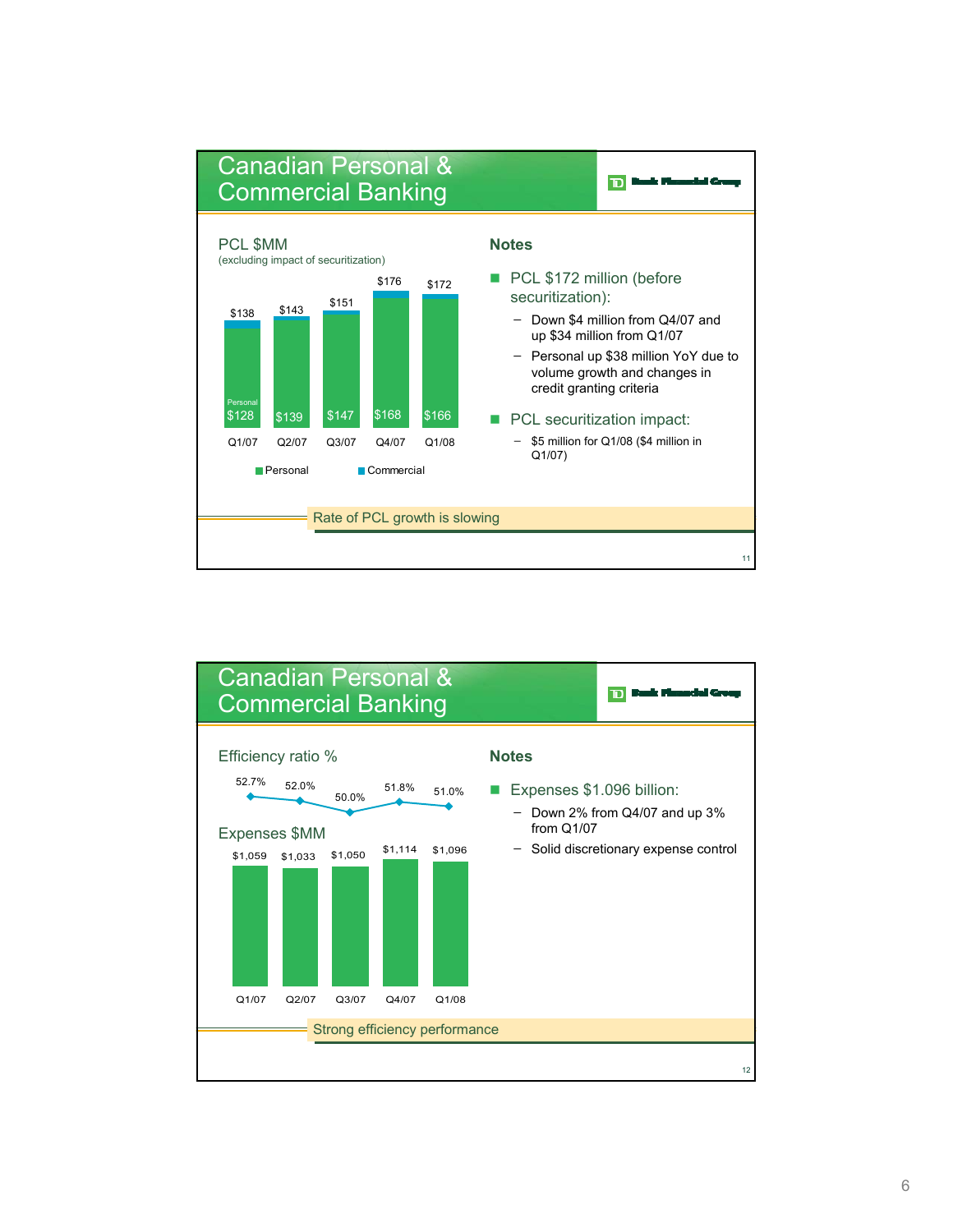| Canadian Personal &<br><b>Commercial Banking</b>  |                                                                                                                                                                                                      |               |                                      |           |                                  |  |  |  |  |
|---------------------------------------------------|------------------------------------------------------------------------------------------------------------------------------------------------------------------------------------------------------|---------------|--------------------------------------|-----------|----------------------------------|--|--|--|--|
|                                                   | <b>Market Share</b>                                                                                                                                                                                  |               |                                      |           |                                  |  |  |  |  |
|                                                   |                                                                                                                                                                                                      | Rank          | <b>Market Share</b><br><b>Nov/07</b> | Growth    | YoY Share, YoY Balance<br>Growth |  |  |  |  |
|                                                   | Personal deposits                                                                                                                                                                                    | $\mathbf{1}$  | 20.7%                                | $-60$ bps | 3%                               |  |  |  |  |
|                                                   | <b>Personal lending</b>                                                                                                                                                                              | 2             | 19.8%                                | $-30$ bps | 11%                              |  |  |  |  |
|                                                   | Small business loans <sup>1</sup>                                                                                                                                                                    | $\mathcal{P}$ | 18.2%                                | $+50$ bps | 0%                               |  |  |  |  |
|                                                   | Other business loans <sup>1,2</sup>                                                                                                                                                                  | 5             | $9.2\%$                              | $+40$ bps | 8%                               |  |  |  |  |
|                                                   |                                                                                                                                                                                                      |               |                                      |           |                                  |  |  |  |  |
| Good volume growth - maintained market share rank |                                                                                                                                                                                                      |               |                                      |           |                                  |  |  |  |  |
|                                                   |                                                                                                                                                                                                      |               |                                      |           |                                  |  |  |  |  |
| 1.<br>$\mathfrak{p}$                              | Small business loans (<250K) and Other business loans (250K to 5MM) share and 1-year growth to September 2007. Source: CBA Business Lending<br>Other business loans excludes multi-unit residential. |               |                                      |           |                                  |  |  |  |  |

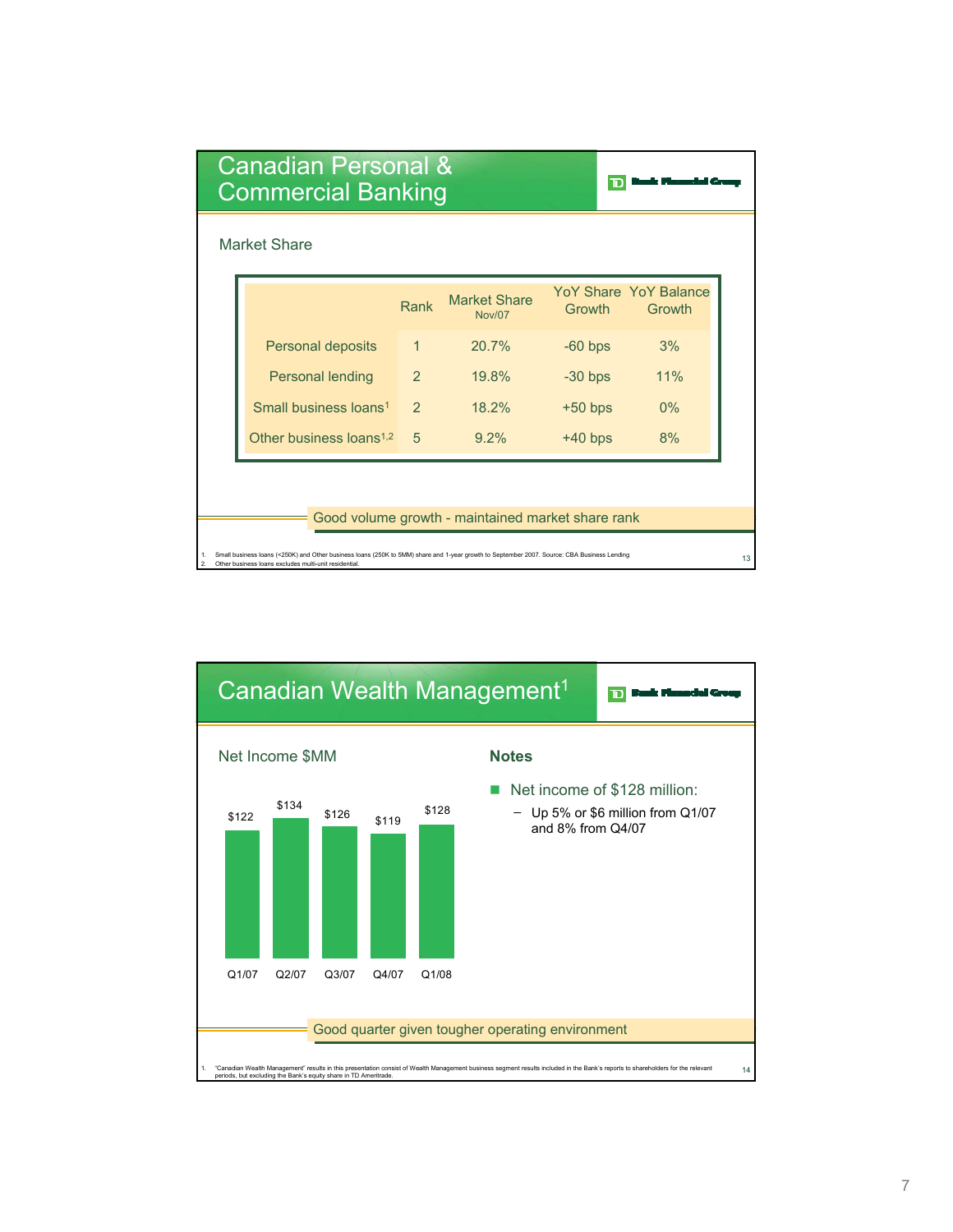

| <b>Wealth Management</b>                                    |        |                   |    |
|-------------------------------------------------------------|--------|-------------------|----|
| <b>Performance Metrics</b>                                  |        |                   |    |
|                                                             |        | <b>Growth YoY</b> |    |
| <b>Assets Under Administration</b>                          | \$178B | 5%                |    |
| <b>Assets Under Management</b>                              | \$170B | 8%                |    |
| <b>Total Mutual Fund AUM</b>                                | \$55B  | 6%                |    |
| Advisors and Planners <sup>1</sup>                          | 1,224  | 12%               |    |
|                                                             |        |                   |    |
|                                                             |        |                   |    |
| Growth across key metrics                                   |        |                   |    |
| Includes 630 Investment Advisors and 594 Financial Planners |        |                   | 16 |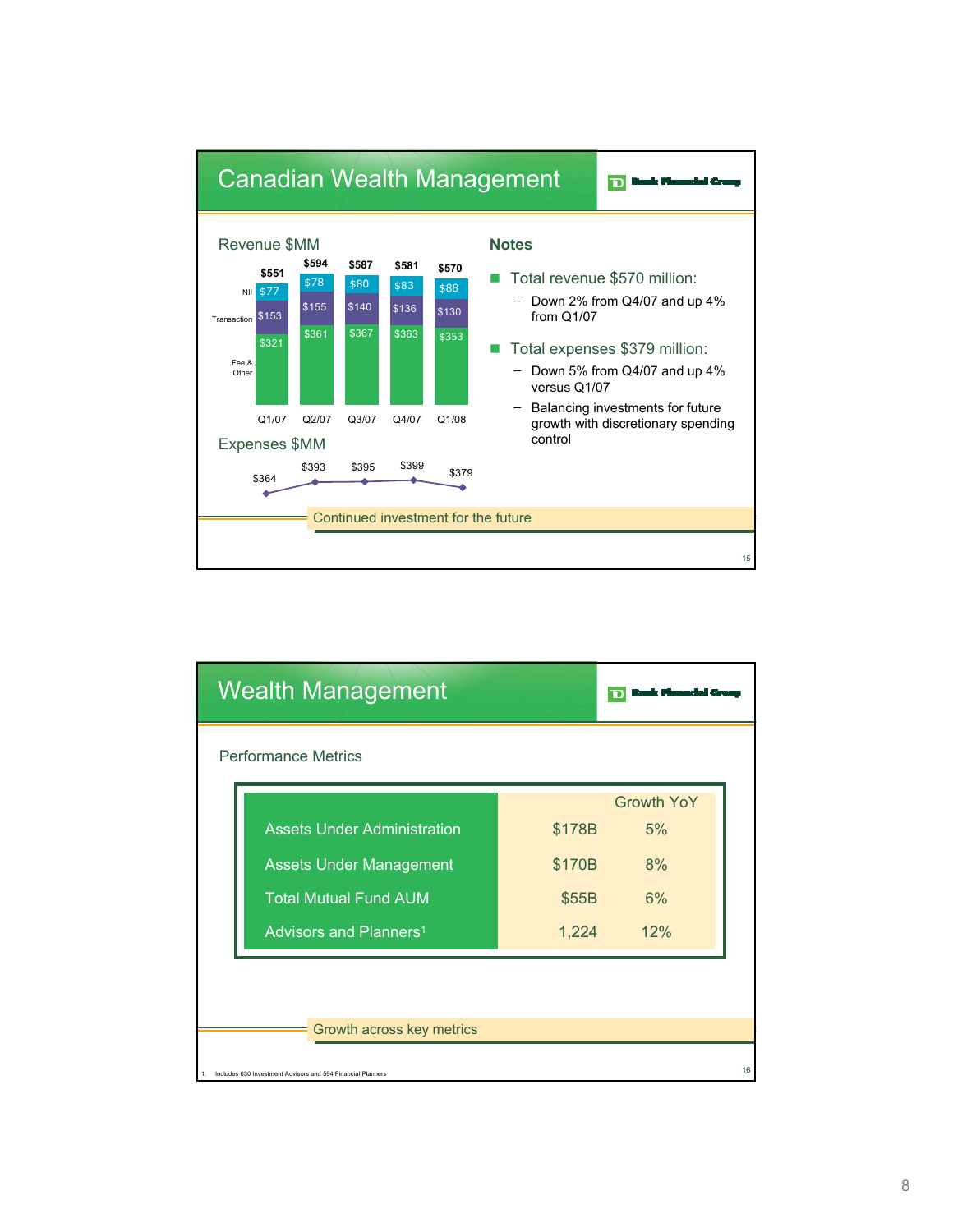

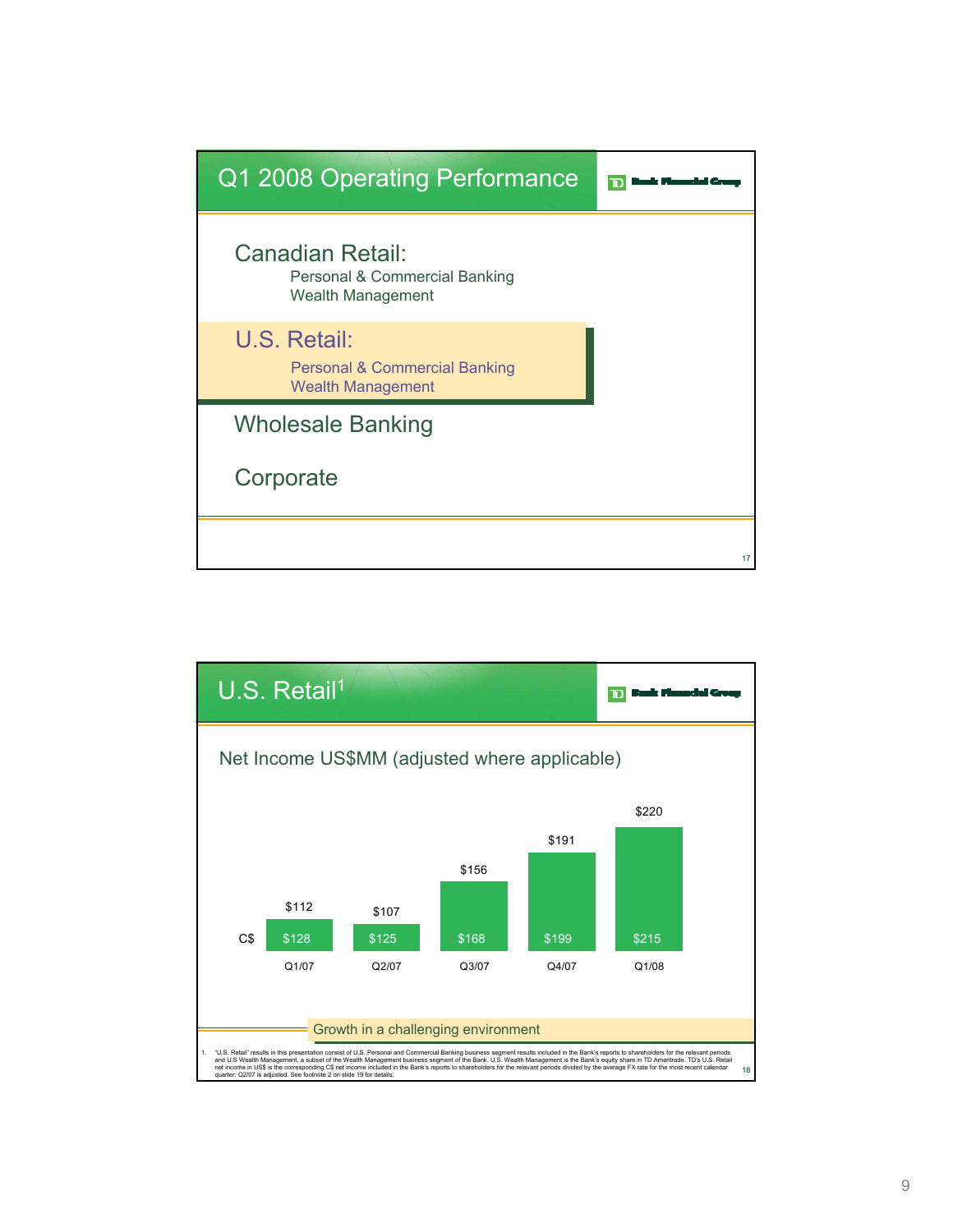

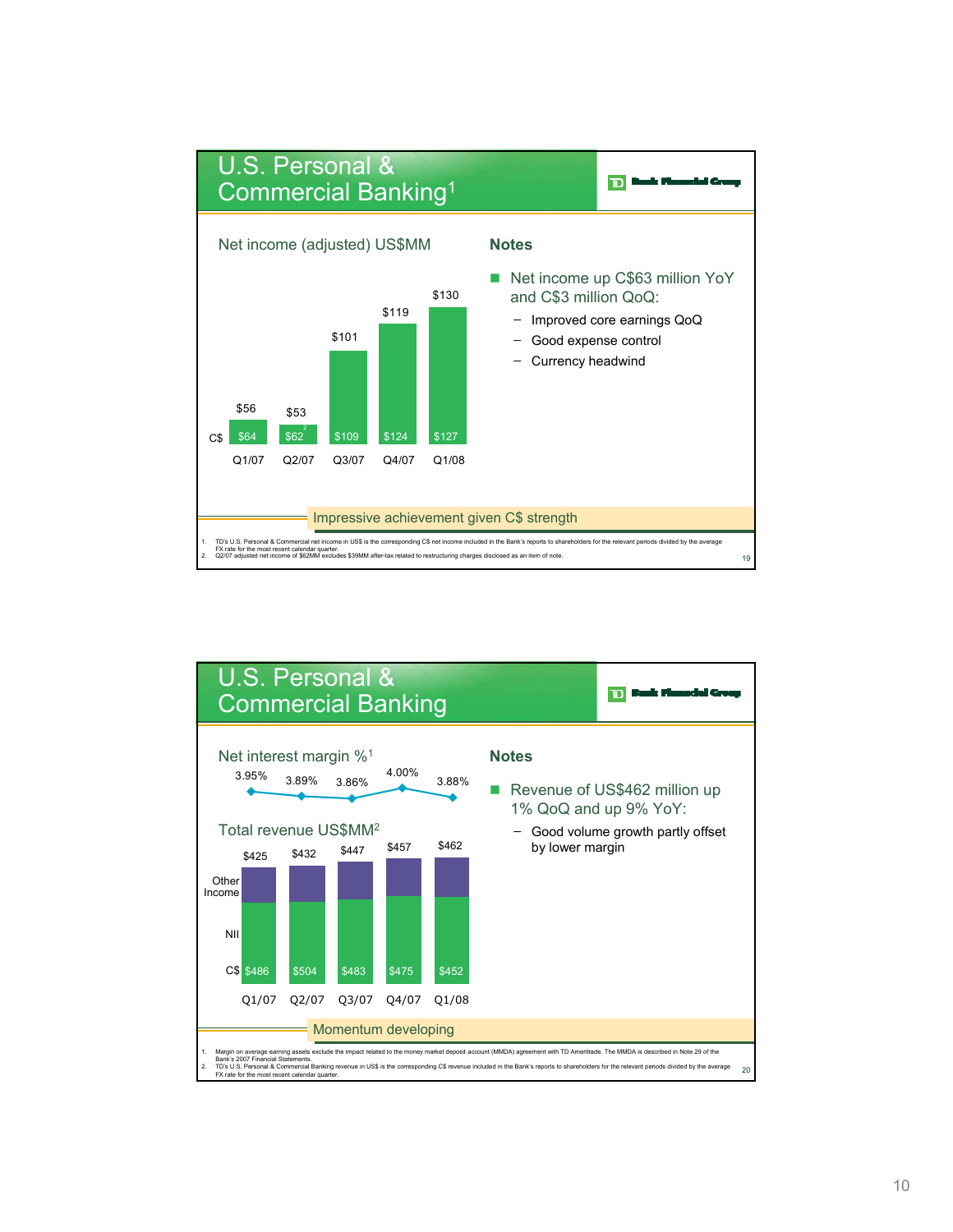

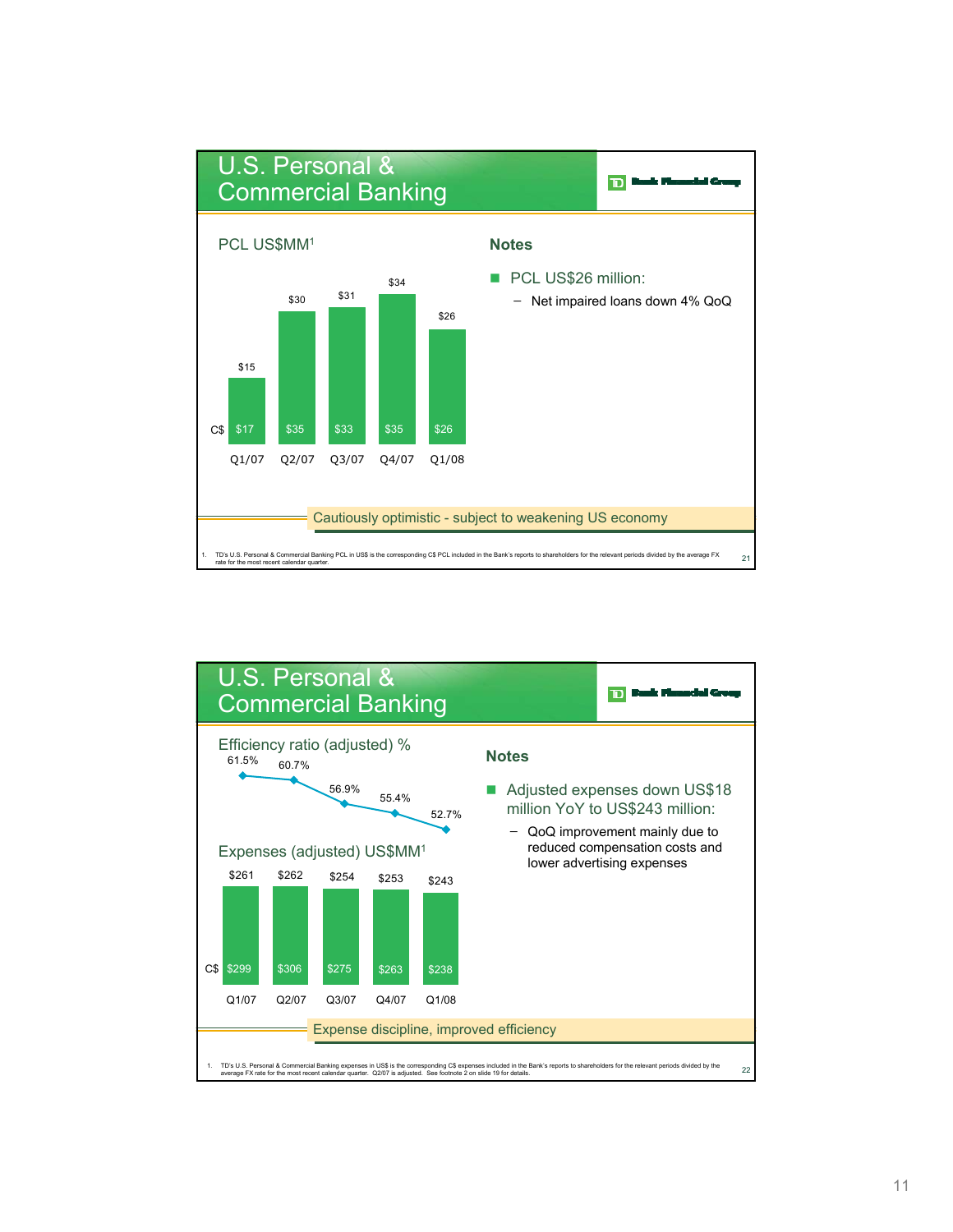

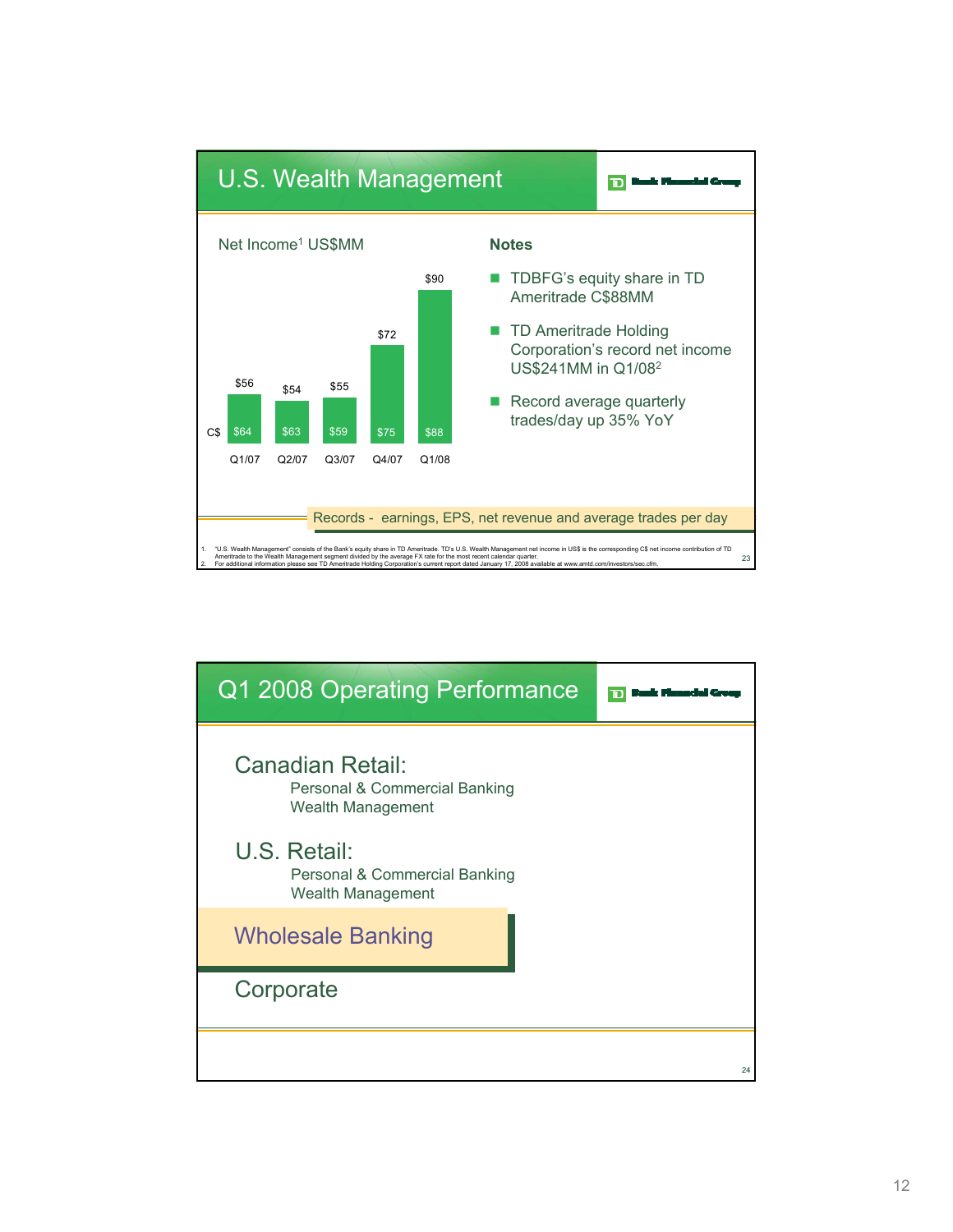

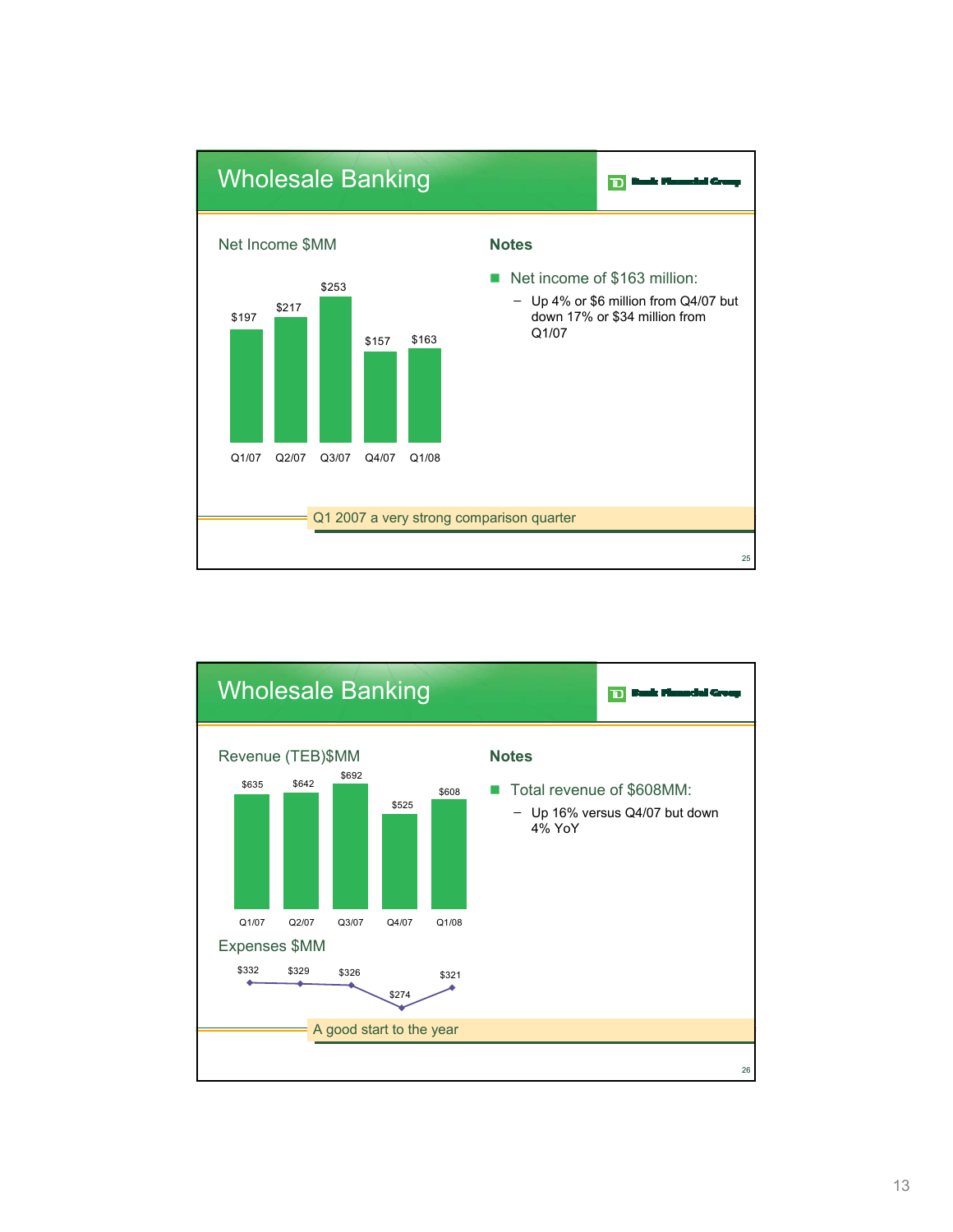

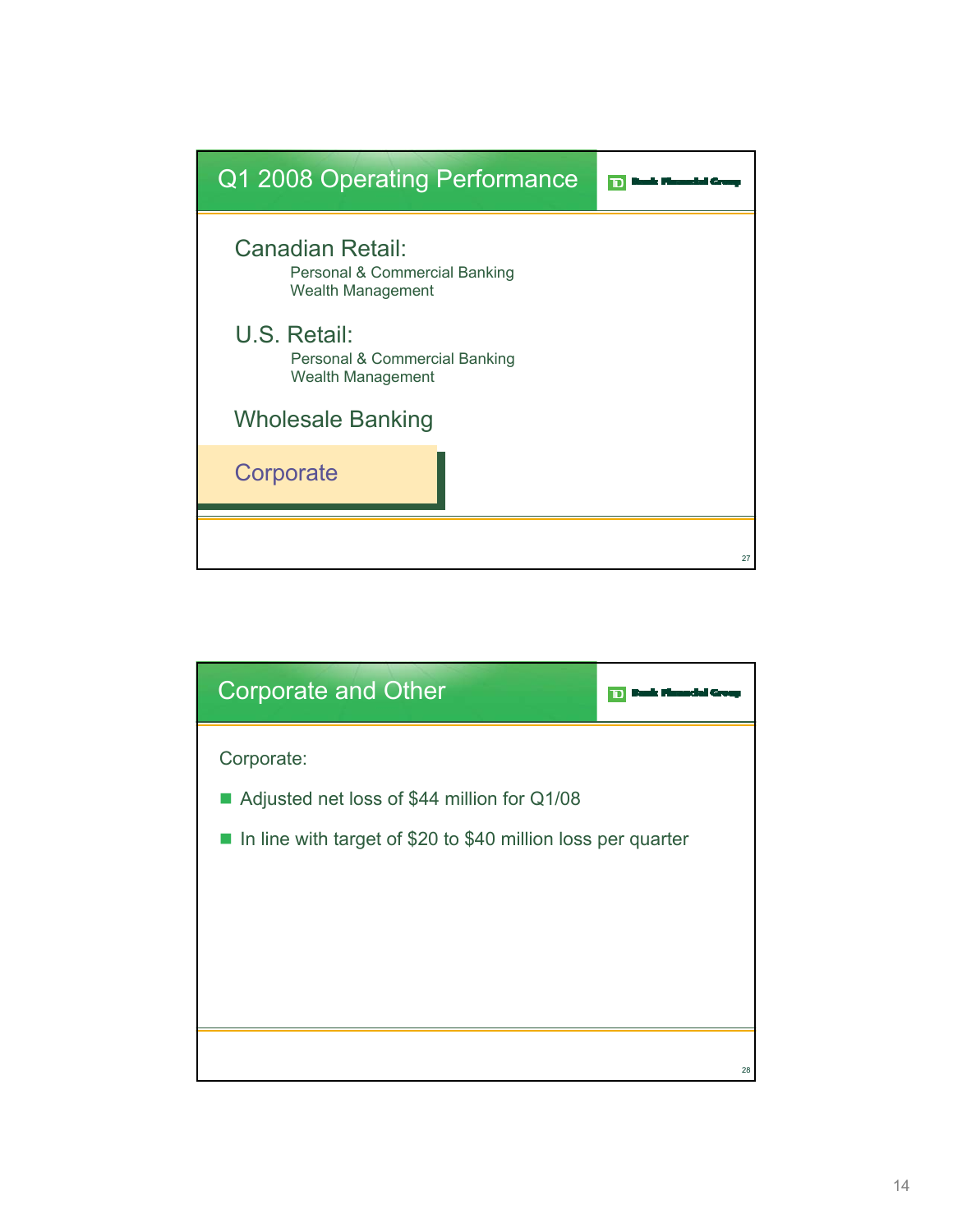